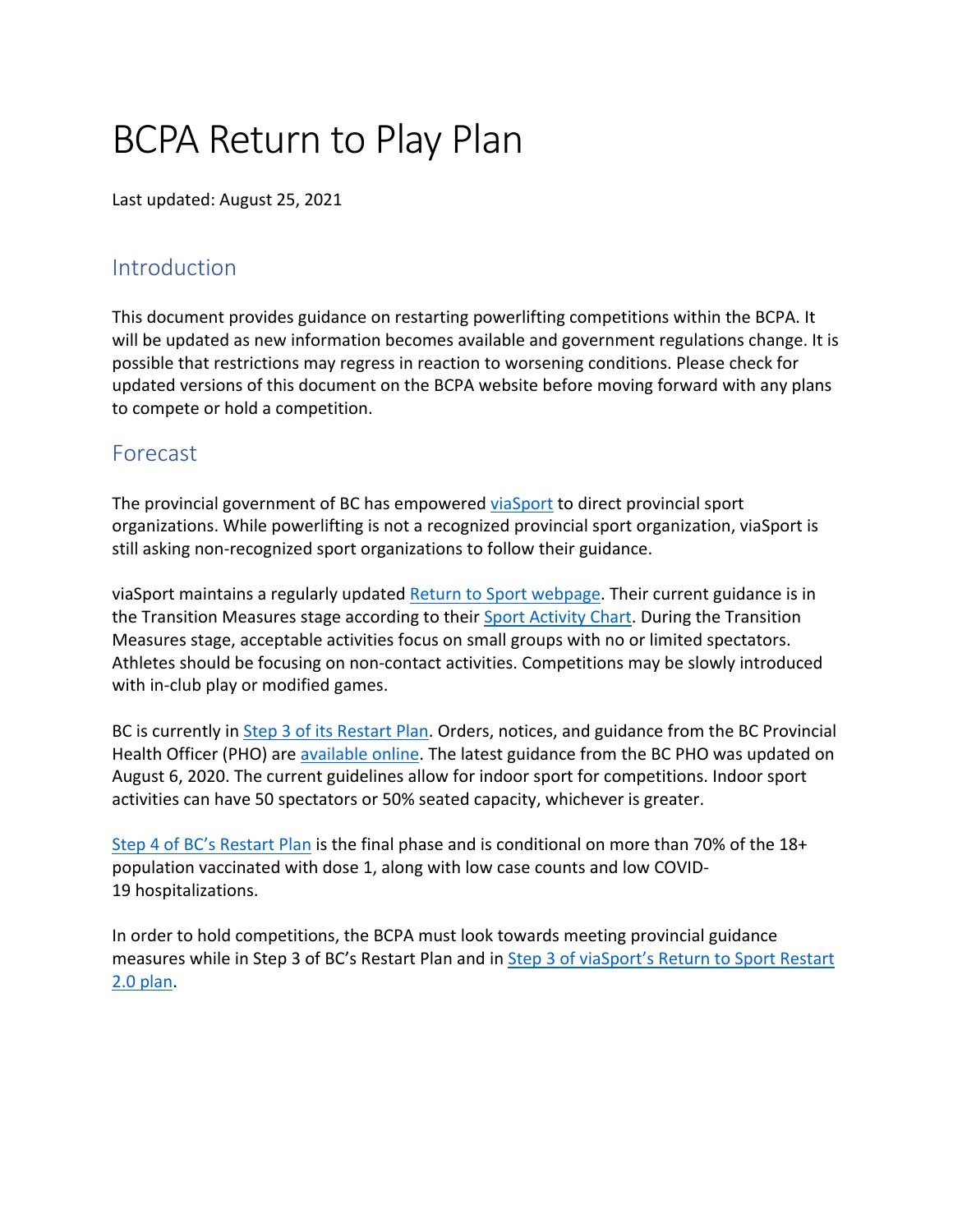# Provincial Mask Mandate

As of August 25, 2021, BC has implemented a province-wide mask mandate for indoor spaces. This means that masks must be in use by all attendees of BCPA-affiliated events held in BC. Masks must be worn at all times when attending the event except for the following situations:

- An athlete is performing lifts on a warm-up platform
- An athlete is performing a lift on the competition platform
- Whenever an attendee is actively engaged in the act of eating or drinking

# Proof of Vaccination Requirement

By order of the PHO, proof of vaccination will be required to access BCPA events. This requirements applies to all people born in 2009 or earlier.

As of September 13, 2021, anyone attending a BCPA event must be partially vaccinated. An individual is partially vaccinated when they have received one dose of a COVID-19 vaccine approved by Health Canada.

As of October 24, 2021, anyone attending a BCPA event must be fully vaccinated. An individual is fully vaccinated when they have received their second dose of a COVID-19 vaccine approved by Health Canada at least 7 days before the event.

More information on how to obtain proof of your vaccination status can be found here.

## Limits on Participants and Spectators

We are observing Step 3 of viaSport's Return to Sport Restart 2.0 plan. The following guidance is in place for indoor sports:

- Group Size: There is no maximum group size for participants, coaches, volunteers, staff and officials
- Travel: Canada-wide travel allowed. International travel must still follow federal restrictions and guidance.
- Physical distance does not need to be maintained on or off the field of play.
- Seated events: Up to 50 or 50% of capacity, whichever is greater (i.e. if your space holds 75 people the capacity is now 50. If your space holds 500 people the capacity is now 250).

We have identified the following people that must be present in order to hold a competition:

- 1 meet director
- 3 referees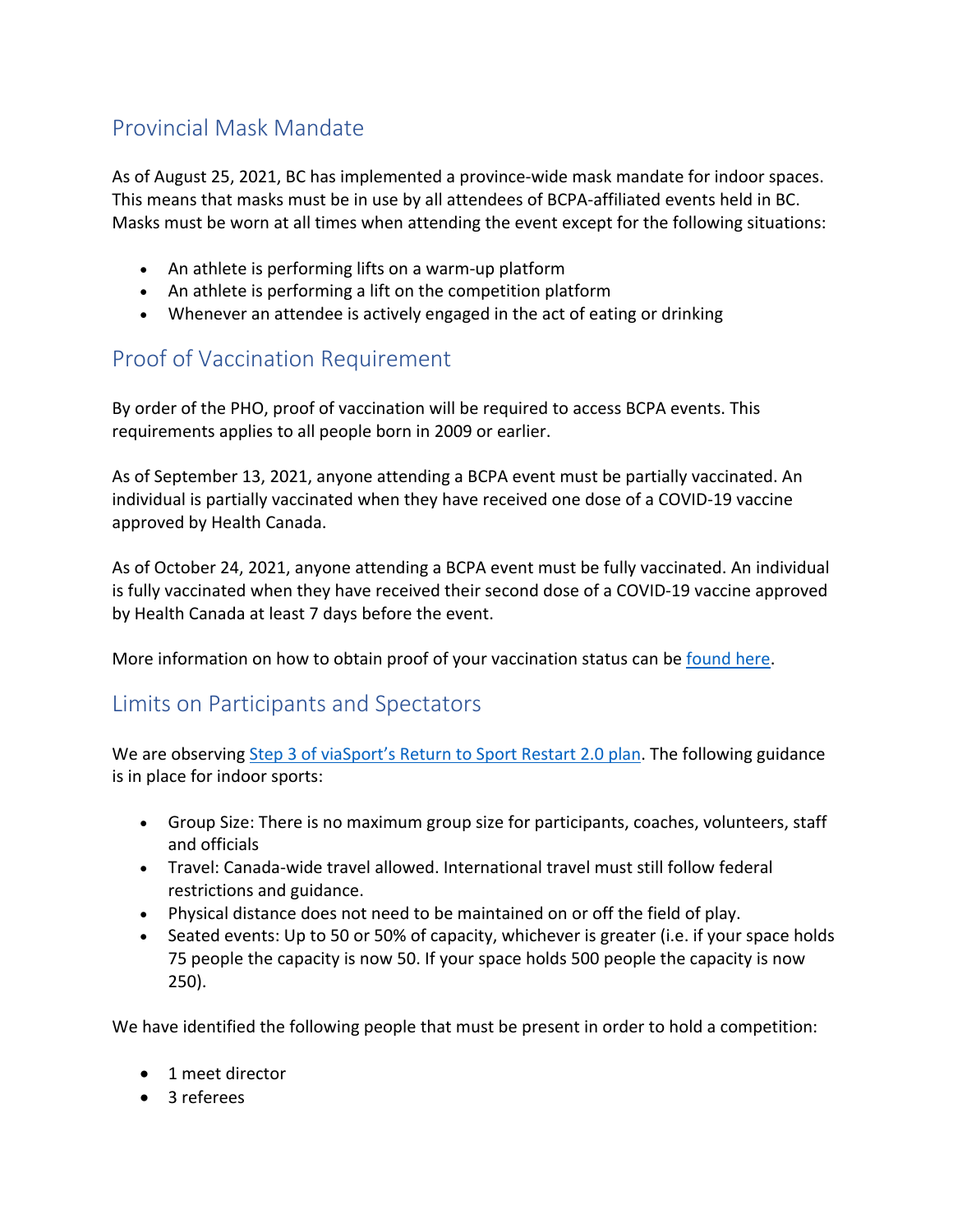- 1 platform chief
- 5 spotter/loaders
- 2 scorekeepers
- 1 expeditor
- 1 announcer
- 1 admission
- 1 warmup room marshall

Up to 17 volunteers in total, at least one of which must have first aid certification as per the IPF Technical Manual, otherwise another volunteer with first aid certification must be present.

Athletes may have one coach or handler accompanying them. For the remainder of this document, the term "coach" will also refer to "handlers", with no distinction made between the two at this time.

Spectators are allowed up to the limits imposed by the latest provincial health orders. The limit is 50 spectators or 50% of venue capacity, whichever is *greater*.

We will require competitions to collect contact information from all athletes, coaches, volunteers, staff, officials, and spectators for the purposes of contact tracing in the event of COVID exposure.

## Insurance Risk

This section addresses requirements that must be met in order to cover insurance risks for the CPU and the venue.

### Participation Waiver

All participants, including athletes, volunteers, and coaches, must sign the CPU Participation Waiver before they can enter the venue.

### Questionnaire

The CPU requires all participants, including athletes, volunteers and coaches, to fill out and present the CPU COVID-19 Screening Questionnaire and Waiver before entering the venue.

## Signage

Meet directors must clearly display at the venue that the CPU, BCPA, venue, and meet directors will not be liable for the contraction of COVID-19 while at the competition.